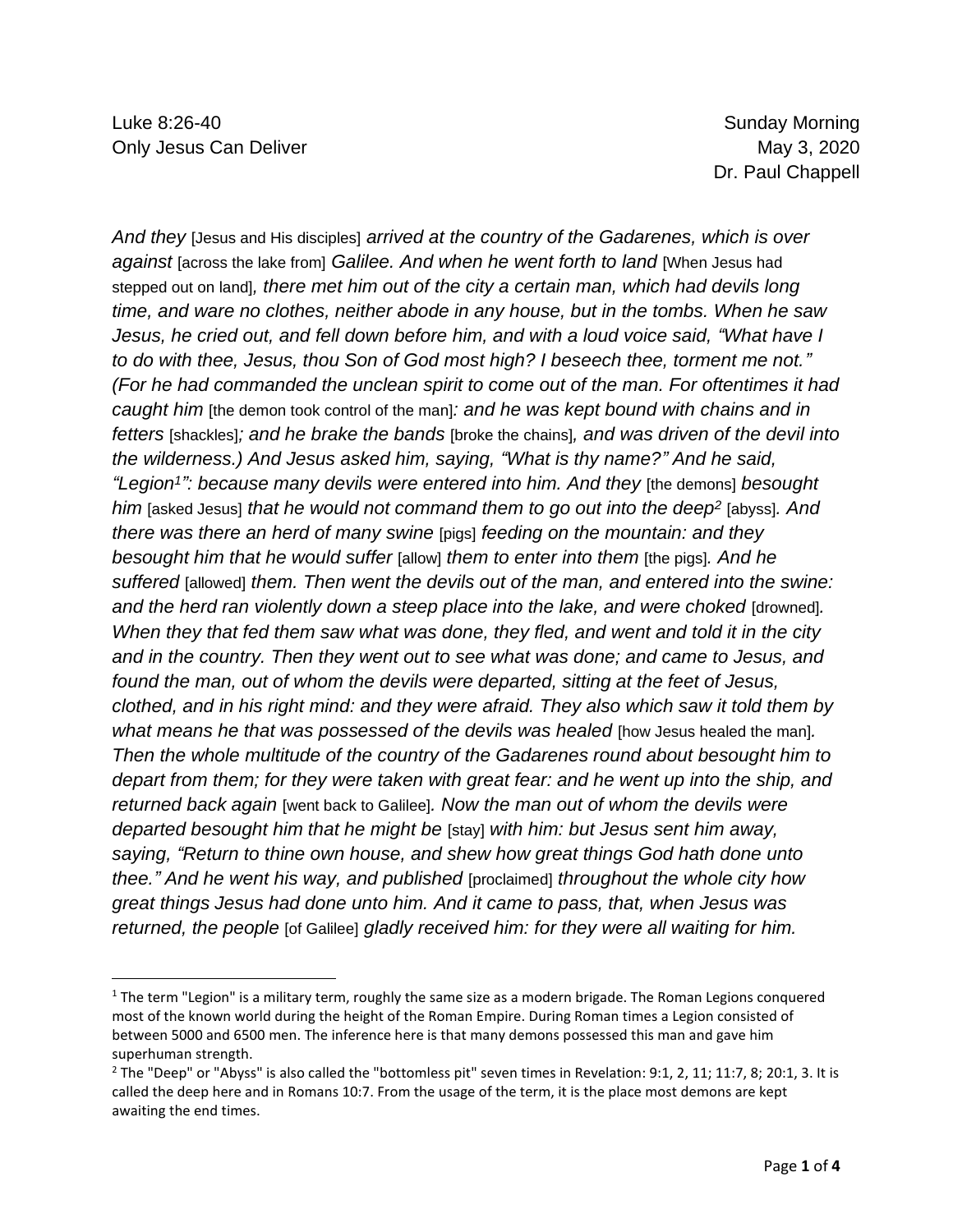- I. Introduction
	- A. Jesus meets the Maniac of Gadara
		- A. Gadara across the Sea of Galilee in gentile region called Decapolis ("10 cities").
		- B. Gadara is on the southeast coast of the Sea of Galilee.
	- B. Today's popular (worldly) culture has many examples of demonic influences in movies, songs, TV shows, games, elsewhere. Christians should not be involved with anything ungodly, especially if it's focused on the demonic.
- II. Presence of the Demons
	- A. Spiritual diagnosis
		- 1. Demonic power displayed in this man's condition
		- 2. Man's physical condition result of his spiritual condition.
			- a. No modesty: wore no clothes
			- b. No shelter: lived in an unsanitary cemetery<sup>3</sup> (among the dead)
			- c. No safety: harmed himself by cutting, see Mark 5:5
			- d. No social interaction: had superhuman strength to break chains
			- e. No freedom: not in his right mind, without hope, self-control or self-determination
		- 3. Jesus shows His complete power over the spirit world in this episode. People think knowledge of Jesus is the same as a relationship with Jesus. Head knowledge is important, but true salvation changes the heart.
	- B. Demonic dilemma (problem)
		- 1. Demons recognized Jesus immediately as Son of God
		- 2. Man (full of demons) shouted & fell down in front of Jesus

*James 2:19 Thou believest that there is one God; thou doest well: the devils also believe, and tremble.*

- 3. Demons begged Him not to cast him into 'the deep' (see footnote, page 1).
- 4. There were many demons within this man, (see footnote, page 1).
- III. Proclamation of Deliverance
	- A. Command of Jesus
		- 1. Jesus ordered demons to come out of the man.
		- 2. Jesus interviewed the demons, showing His disciples what evil He was dealing with.

<sup>&</sup>lt;sup>3</sup> People often go to cemeteries to visit and care for the graves of their loved ones. Some oriental cultures actually (and wrongly) worship their dead relatives' spirits. This man would have prevented local people from doing any of that.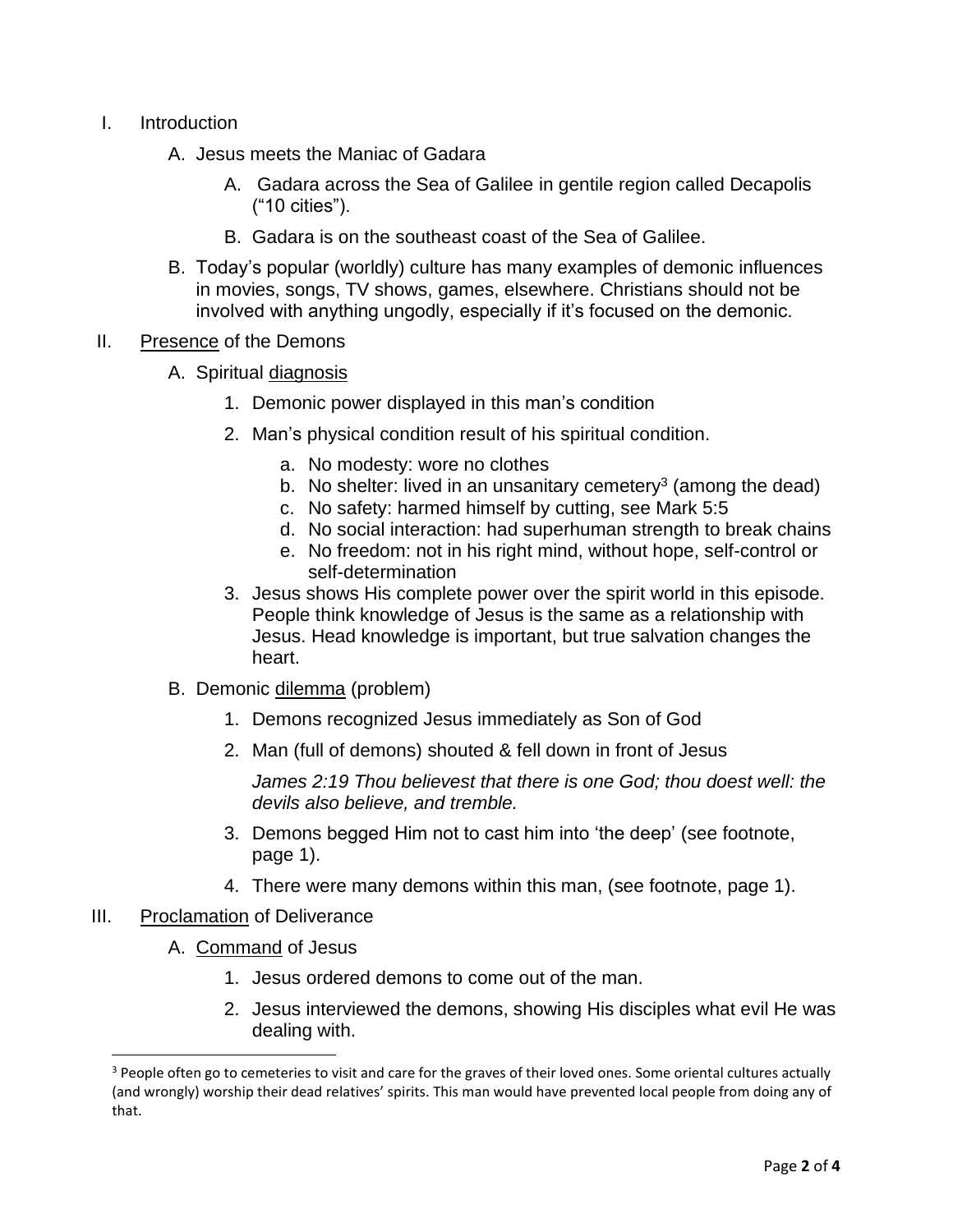- a. Jesus asks for their name Legion
- b. Demons asked for mercy, and Jesus granted their request.
- 3. The pig-herders ran into the city to tell about the episode.
- B. Control of Satan
	- 1. Demon activity
		- a. Demons drove man into the wilderness
		- b. Demons destructive to living things
			- i. Demons went into herd of pigs (about 2000) –Mark 5:13
			- ii. Entire herd ran down into water drowning themselves
		- c. Man's outward behavior is a picture of inward control of demons
	- 2. Satan and his demons want to enslave people

2 Timothy 2:26 *And that they* [unsaved] *may recover themselves out of the snare of the devil, who are taken captive by him at his will.*

- 3. Satan knows his final destiny is controlled by God.
	- a. Was thrown out of heaven Isaiah 14:12-15, Luke 10:18
	- b. Due to pride Ezekiel 28:15-17
	- c. Took one-third of angels with him Rev 12:3-4
	- d. Has a place prepared by God for him Matthew 25:41, Rev 20:10
- C. Conquest of Christ
	- 1. Jesus displayed His power over the spiritual world with only His word.
	- 2. All must in the end obey in the name of Jesus

*Philippians 2:10 That at the name of Jesus every knee should bow, of things in heaven, and things in earth, and things under the earth;*

3. Demons must obey in the name of Jesus

*Acts 16:18 And this did she* [demon-possessed slave girl] *many days. But Paul, being grieved, turned and said to the spirit, I command thee in the name of Jesus Christ to come out of her. And he came out the same hour.*

4. Jesus can command many legions of angels

*Matthew 26:53 Thinkest thou* [Peter] *that I cannot now pray to my Father, and he shall presently give me more than twelve legions of angels?*

- IV. The Peace for the Redeemed
	- A. His sanity
		- 1. Man clothed, calm, conversant, and coherent (in his right mind).